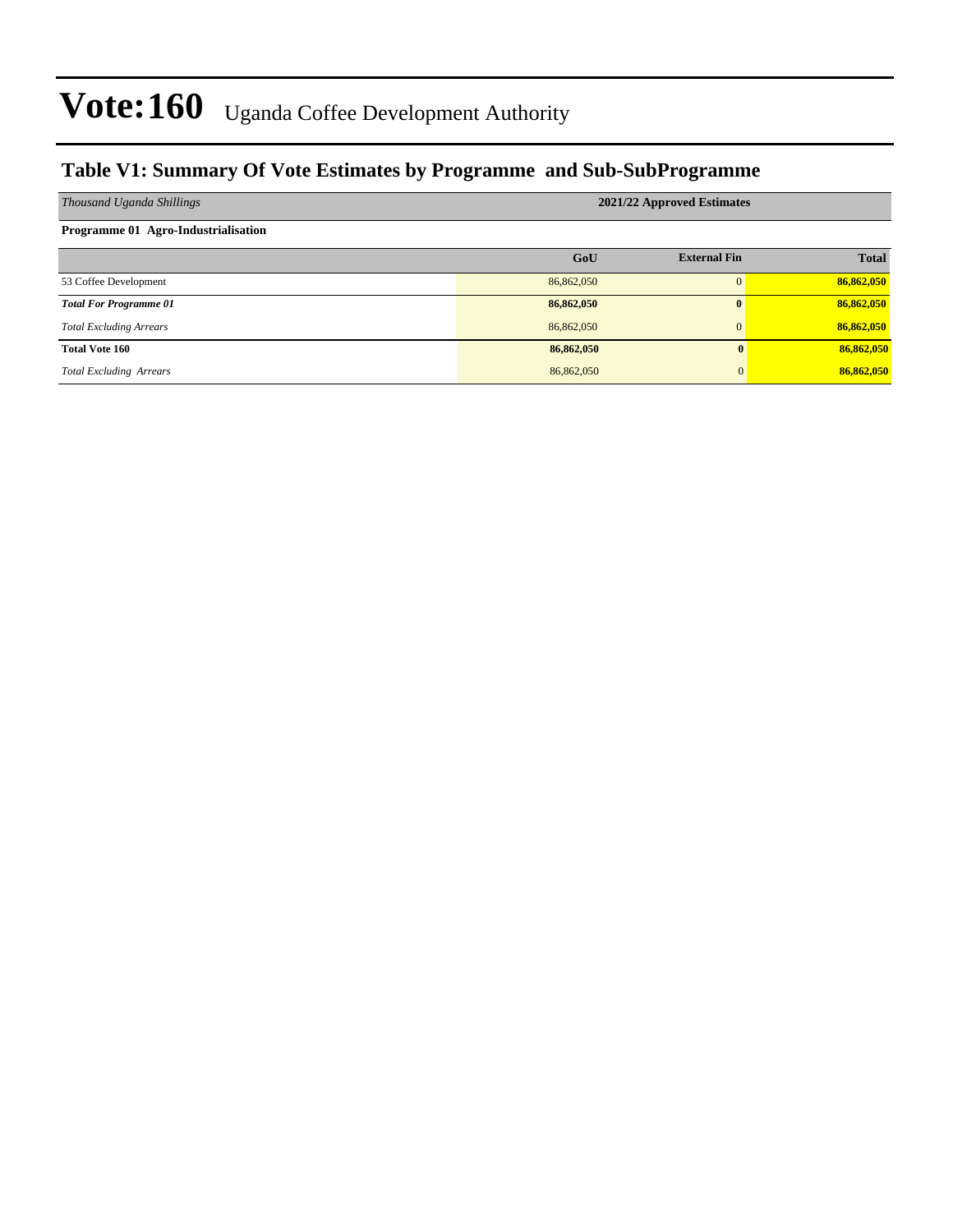## **Table V2: Summary Of Vote Estimates by Sub-SubProgramme,Department and Project**

| Thousand Uganda Shillings                                                 |                  | 2020/21 Approved Budget |                  |              | 2021/22 Approved Estimates |                               |              |  |
|---------------------------------------------------------------------------|------------------|-------------------------|------------------|--------------|----------------------------|-------------------------------|--------------|--|
| Sub-SubProgramme 53 Coffee Development                                    |                  |                         |                  |              |                            |                               |              |  |
| <b>Recurrent Budget Estimates</b>                                         | Wage             | <b>Non-Wage</b>         | <b>AIA</b>       | <b>Total</b> | <b>Wage</b>                | <b>Non-Wage</b>               | <b>Total</b> |  |
| 01 Development Services                                                   | $\mathbf{0}$     | 79.516.031              | $\mathbf{0}$     | 79,516,031   | 4,348,202                  | 60,094,551                    | 64,442,754   |  |
| 02 Quality and Regulatory Services                                        | $\boldsymbol{0}$ | 4,191,160               | $\mathbf{0}$     | 4,191,160    | 2,043,371                  | 2,788,412                     | 4,831,783    |  |
| 03 Corporate Services                                                     | 7,671,548        | 17,691,278              | $\boldsymbol{0}$ | 25,362,826   | 2,915,581                  | 9,534,825                     | 12,450,407   |  |
| 04 Strategy and Business Development                                      | $\bf{0}$         | 1,124,111               | $\overline{0}$   | 1,124,111    | 817,920                    | 1,256,131                     | 2,074,051    |  |
| <b>Total Recurrent Budget Estimates for Sub-</b><br><b>SubProgramme</b>   | 7,671,548        | 102,522,579             | $\bf{0}$         | 110,194,128  | 10,125,074                 | 73,673,920                    | 83,798,994   |  |
| Development Budget Estimates                                              | <b>GoU</b> Dev't | <b>External Fin</b>     | <b>AIA</b>       | <b>Total</b> |                            | <b>GoU Dev't External Fin</b> | <b>Total</b> |  |
| 1683 Retooling of Uganda Coffee Development Authority                     | 3,063,055        | $\mathbf{0}$            | $\boldsymbol{0}$ | 3,063,055    | 3,063,055                  | $\vert 0 \vert$               | 3,063,055    |  |
| <b>Total Development Budget Estimates for Sub-</b><br><b>SubProgramme</b> | 3,063,055        | $\bf{0}$                | $\bf{0}$         | 3,063,055    | 3,063,055                  | $\bf{0}$                      | 3,063,055    |  |
|                                                                           | GoU              | <b>External Fin</b>     | <b>AIA</b>       | <b>Total</b> | GoU                        | <b>External Fin</b>           | <b>Total</b> |  |
| <b>Total For Sub-SubProgramme 53</b>                                      | 113,257,183      | $\bf{0}$                | $\bf{0}$         | 113,257,183  | 86,862,050                 | $\bf{0}$                      | 86,862,050   |  |
| <b>Total Excluding Arrears</b>                                            | 105,883,944      | $\mathbf{0}$            | $\overline{0}$   | 105,883,944  | 86,862,050                 | $\overline{0}$                | 86,862,050   |  |
| <b>Total Vote 160</b>                                                     | 113,257,183      | 0                       | $\bf{0}$         | 113,257,183  | 86,862,050                 | $\bf{0}$                      | 86,862,050   |  |
| <b>Total Excluding Arrears</b>                                            | 105,883,944      | $\mathbf{0}$            | $\mathbf{0}$     | 105,883,944  | 86,862,050                 | $\mathbf{0}$                  | 86,862,050   |  |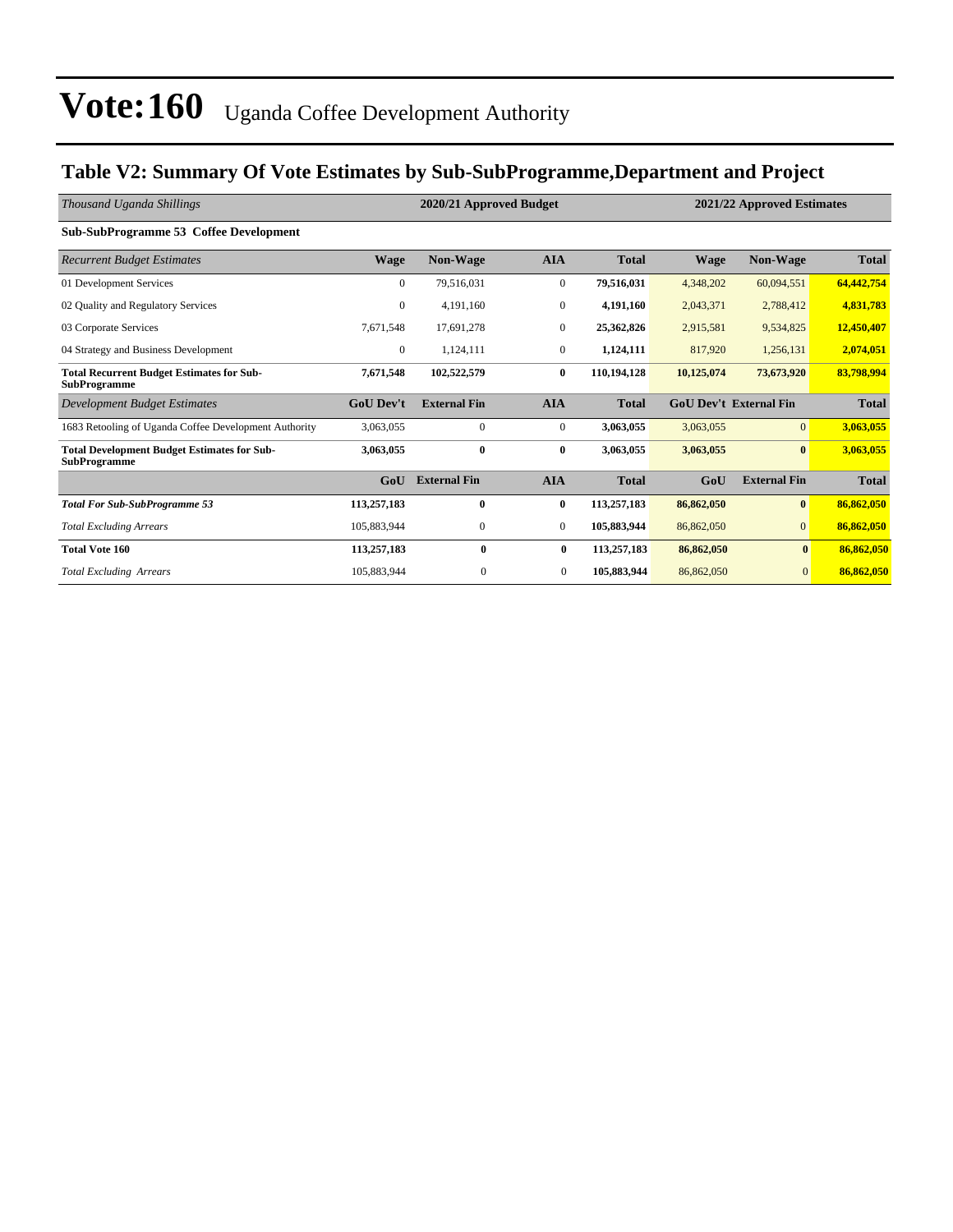## **Table V3: Summary Vote Estimates by Item**

| Thousand Uganda Shillings                                 |             | 2020/21 Approved Budget |                  |              |            | 2021/22 Approved Estimates |              |  |  |
|-----------------------------------------------------------|-------------|-------------------------|------------------|--------------|------------|----------------------------|--------------|--|--|
|                                                           | GoU         | External Fin            | AIA              | <b>Total</b> | GoU        | <b>External Fin</b>        | <b>Total</b> |  |  |
| <b>Employees, Goods and Services (Outputs Provided)</b>   | 101,024,518 | 0                       | $\bf{0}$         | 101,024,518  | 82,472,984 | $\bf{0}$                   | 82,472,984   |  |  |
| 211102 Contract Staff Salaries                            | 7,671,548   | 0                       | $\bf{0}$         | 7,671,548    | 10,125,074 | $\bf{0}$                   | 10,125,074   |  |  |
| 211103 Allowances (Inc. Casuals, Temporary)               | 2,491,014   | $\bf{0}$                | $\boldsymbol{0}$ | 2,491,014    | 4,341,341  | $\bf{0}$                   | 4,341,341    |  |  |
| 212101 Social Security Contributions                      | 1,934,546   | $\bf{0}$                | $\bf{0}$         | 1,934,546    | 1,393,842  | $\bf{0}$                   | 1,393,842    |  |  |
| 213001 Medical expenses (To employees)                    | 507,600     | $\bf{0}$                | 0                | 507,600      | 638,000    | $\bf{0}$                   | 638,000      |  |  |
| 213002 Incapacity, death benefits and funeral expenses    | 35,000      | $\bf{0}$                | $\bf{0}$         | 35,000       | 30,000     | $\bf{0}$                   | 30,000       |  |  |
| 213004 Gratuity Expenses                                  | 3,747,844   | 0                       | $\bf{0}$         | 3,747,844    | 3,561,306  | $\bf{0}$                   | 3,561,306    |  |  |
| 221001 Advertising and Public Relations                   | 1,090,824   | $\bf{0}$                | $\bf{0}$         | 1,090,824    | 1,043,005  | $\bf{0}$                   | 1,043,005    |  |  |
| 221002 Workshops and Seminars                             | 1,923,333   | $\bf{0}$                | $\bf{0}$         | 1,923,333    | 1,231,995  | $\bf{0}$                   | 1,231,995    |  |  |
| 221003 Staff Training                                     | 450,000     | $\bf{0}$                | $\bf{0}$         | 450,000      | 250,000    | $\bf{0}$                   | 250,000      |  |  |
| 221005 Hire of Venue (chairs, projector, etc)             | 21,000      | $\bf{0}$                | $\bf{0}$         | 21,000       | $\bf{0}$   | $\bf{0}$                   | $\bf{0}$     |  |  |
| 221007 Books, Periodicals & Newspapers                    | 86,541      | 0                       | $\bf{0}$         | 86,541       | 99,800     | $\bf{0}$                   | 99,800       |  |  |
| 221009 Welfare and Entertainment                          | 92,670      | $\bf{0}$                | $\bf{0}$         | 92,670       | 121,480    | $\bf{0}$                   | 121,480      |  |  |
| 221011 Printing, Stationery, Photocopying and Binding     | 478,974     | $\bf{0}$                | $\bf{0}$         | 478,974      | 386,920    | $\bf{0}$                   | 386,920      |  |  |
| 221017 Subscriptions                                      | 47,755      | $\bf{0}$                | $\bf{0}$         | 47,755       | 61,292     | $\bf{0}$                   | 61,292       |  |  |
| 222001 Telecommunications                                 | 156,191     | $\bf{0}$                | $\bf{0}$         | 156,191      | 129,918    | $\bf{0}$                   | 129,918      |  |  |
| 222002 Postage and Courier                                | 24,400      | 0                       | $\bf{0}$         | 24,400       | 12,000     | $\bf{0}$                   | 12,000       |  |  |
| 222003 Information and communications technology<br>(ICT) | 601,176     | $\bf{0}$                | $\bf{0}$         | 601,176      | 686,658    | $\bf{0}$                   | 686,658      |  |  |
| 223002 Rates                                              | 90,843      | $\bf{0}$                | $\bf{0}$         | 90,843       | 125,090    | $\bf{0}$                   | 125,090      |  |  |
| 223003 Rent - (Produced Assets) to private entities       | 552,000     | $\bf{0}$                | $\bf{0}$         | 552,000      | 327,543    | $\bf{0}$                   | 327,543      |  |  |
| 223004 Guard and Security services                        | 123,900     | $\bf{0}$                | $\boldsymbol{0}$ | 123,900      | 141,600    | $\bf{0}$                   | 141,600      |  |  |
| 223005 Electricity                                        | 126,600     | $\bf{0}$                | $\bf{0}$         | 126,600      | 129,336    | $\bf{0}$                   | 129,336      |  |  |
| 223006 Water                                              | 28,320      | $\bf{0}$                | $\boldsymbol{0}$ | 28,320       | 29,141     | $\bf{0}$                   | 29,141       |  |  |
| 223007 Other Utilities- (fuel, gas, firewood, charcoal)   | 0           | $\bf{0}$                | $\bf{0}$         | $\bf{0}$     | 255,779    | $\bf{0}$                   | 255,779      |  |  |
| 223901 Rent – (Produced Assets) to other govt. units      | 264,930     | $\bf{0}$                | 0                | 264,930      | $\bf{0}$   | $\bf{0}$                   | $\bf{0}$     |  |  |
| 224001 Medical Supplies                                   | 0           | $\bf{0}$                | $\bf{0}$         | $\bf{0}$     | 33,556     | $\bf{0}$                   | 33,556       |  |  |
| 224004 Cleaning and Sanitation                            | 116,260     | $\bf{0}$                | $\bf{0}$         | 116,260      | 145,754    | $\bf{0}$                   | 145,754      |  |  |
| 224005 Uniforms, Beddings and Protective Gear             | 12,750      | $\bf{0}$                | $\bf{0}$         | 12,750       | 20,000     | $\bf{0}$                   | 20,000       |  |  |
| 224006 Agricultural Supplies                              | 58,187,997  | 0                       | $\pmb{0}$        | 58,187,997   | 44,497,187 | $\boldsymbol{0}$           | 44,497,187   |  |  |
| 225001 Consultancy Services- Short term                   | 7,383,926   | 0                       | 0                | 7,383,926    | 1,139,320  | $\bf{0}$                   | 1,139,320    |  |  |
| 225002 Consultancy Services-Long-term                     | 408,320     | $\bf{0}$                | $\boldsymbol{0}$ | 408,320      | 19,224     | $\bf{0}$                   | 19,224       |  |  |
| 225003 Taxes on (Professional) Services                   | 198,000     | $\bf{0}$                | $\bf{0}$         | 198,000      | 300,000    | $\bf{0}$                   | 300,000      |  |  |
| 226001 Insurances                                         | 512,835     | $\bf{0}$                | $\bf{0}$         | 512,835      | 400,451    | $\bf{0}$                   | 400,451      |  |  |
| 227001 Travel inland                                      | 8,581,137   | $\bf{0}$                | $\bf{0}$         | 8,581,137    | 9,720,769  | $\bf{0}$                   | 9,720,769    |  |  |
| 227002 Travel abroad                                      | 1,107,250   | $\bf{0}$                | $\bf{0}$         | 1,107,250    | 40,000     | $\bf{0}$                   | 40,000       |  |  |
| 227003 Carriage, Haulage, Freight and transport hire      | 19,317      | $\bf{0}$                | $\bf{0}$         | 19,317       | 31,616     | $\bf{0}$                   | 31,616       |  |  |
| 227004 Fuel, Lubricants and Oils                          | 133,264     | $\bf{0}$                | $\bf{0}$         | 133,264      | 106,320    | $\bf{0}$                   | 106,320      |  |  |
| 228001 Maintenance - Civil                                | 1,198,972   | $\bf{0}$                | $\bf{0}$         | 1,198,972    | 550,000    | $\bf{0}$                   | 550,000      |  |  |
| 228002 Maintenance - Vehicles                             | 167,410     | 0                       | $\bf{0}$         | 167,410      | 100,000    | $\bf{0}$                   | 100,000      |  |  |
| 228003 Maintenance – Machinery, Equipment &<br>Furniture  | 280,070     | $\bf{0}$                | $\bf{0}$         | 280,070      | 50,558     | $\bf{0}$                   | 50,558       |  |  |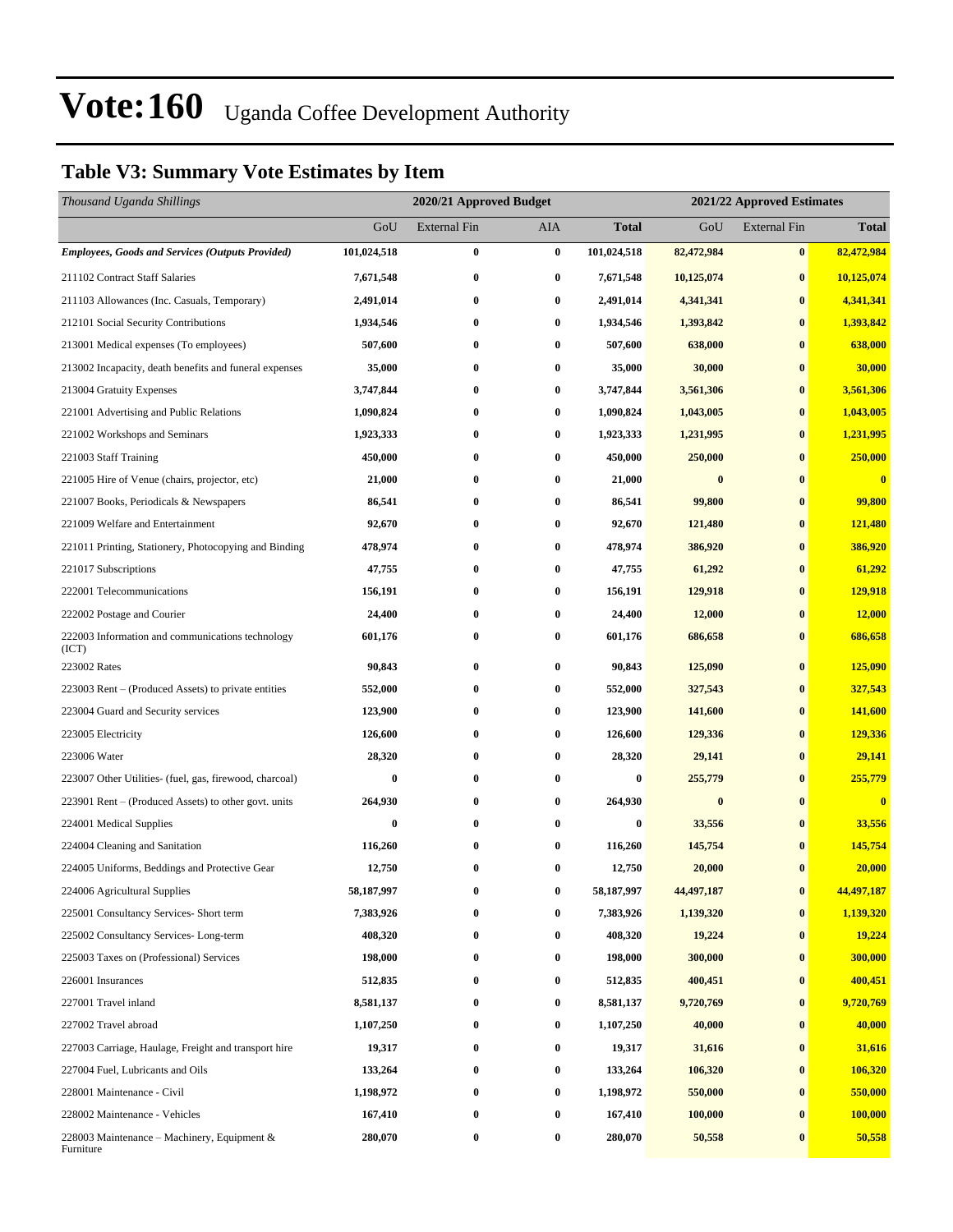| 282101 Donations                                                 | 50,000      | $\bf{0}$     | 0              | 50,000      | 117,109    | $\bf{0}$       | 117,109    |
|------------------------------------------------------------------|-------------|--------------|----------------|-------------|------------|----------------|------------|
| 282102 Fines and Penalties/ Court wards                          | 120,000     | $\bf{0}$     | $\bf{0}$       | 120,000     | 80,000     | $\bf{0}$       | 80,000     |
| <b>Grants, Transfers and Subsides (Outputs Funded)</b>           | 1,796,371   | $\bf{0}$     | $\bf{0}$       | 1,796,371   | 1,326,010  | $\bf{0}$       | 1,326,010  |
| 262101 Contributions to International Organisations<br>(Current) | 1,796,371   | $\bf{0}$     | $\bf{0}$       | 1,796,371   | 1,326,010  | $\bf{0}$       | 1,326,010  |
| <b>Investment</b> (Capital Purchases)                            | 3,063,055   | $\bf{0}$     | $\bf{0}$       | 3,063,055   | 3,063,055  | $\bf{0}$       | 3,063,055  |
| 312101 Non-Residential Buildings                                 | 300,000     | $\bf{0}$     | $\bf{0}$       | 300,000     | 450,000    | $\bf{0}$       | 450,000    |
| 312201 Transport Equipment                                       | 2,148,795   | $\bf{0}$     | $\bf{0}$       | 2,148,795   | 1,384,755  | $\bf{0}$       | 1,384,755  |
| 312202 Machinery and Equipment                                   | 377,760     | $\bf{0}$     | $\bf{0}$       | 377,760     | 369,300    | $\bf{0}$       | 369,300    |
| 312203 Furniture & Fixtures                                      | $\bf{0}$    | $\bf{0}$     | $\bf{0}$       | $\bf{0}$    | 150,000    | $\bf{0}$       | 150,000    |
| 312213 ICT Equipment                                             | 236,500     | $\bf{0}$     | $\bf{0}$       | 236,500     | 709,000    | $\bf{0}$       | 709,000    |
| <b>Arrears</b>                                                   | 7,373,239   | $\bf{0}$     | $\bf{0}$       | 7,373,239   | $\bf{0}$   | $\mathbf{0}$   | $\bf{0}$   |
| 321605 Domestic arrears (Budgeting)                              | 7,373,239   | $\bf{0}$     | $\bf{0}$       | 7,373,239   | $\bf{0}$   | $\mathbf{0}$   | $\bf{0}$   |
| <b>Grand Total Vote 160</b>                                      | 113,257,183 | $\bf{0}$     | $\bf{0}$       | 113,257,183 | 86,862,050 | $\bf{0}$       | 86,862,050 |
| <b>Total Excluding Arrears</b>                                   | 105,883,944 | $\mathbf{0}$ | $\overline{0}$ | 105,883,944 | 86,862,050 | $\overline{0}$ | 86,862,050 |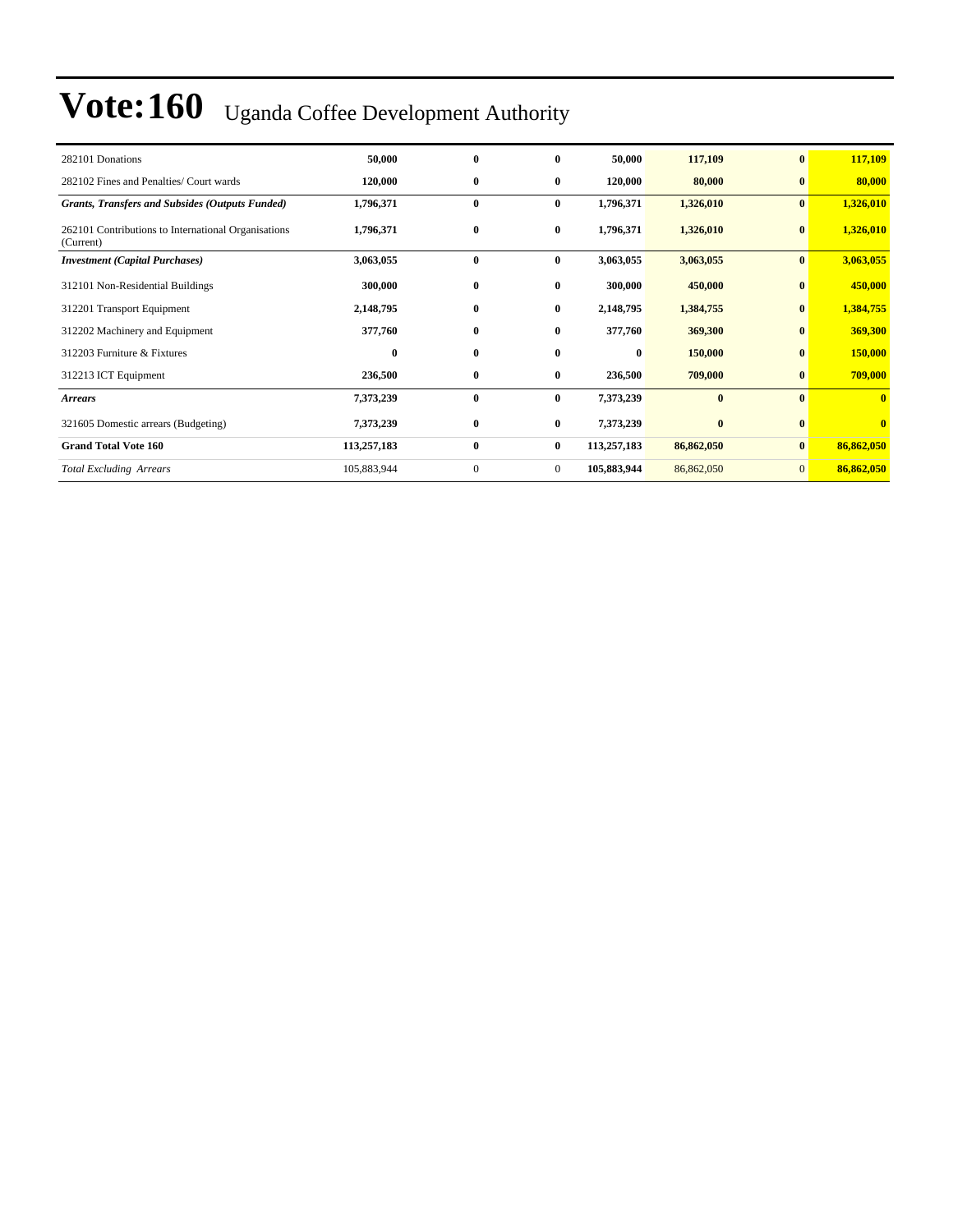### **Table V4: Detailed Estimates by Sub-SubProgramme, Department,Project and Budget Output and Item**

#### *Sub-SubProgrammme 53 Coffee Development*

*Recurrent Budget Estimates*

#### **Department 01 Development Services**

| Thousand Uganda Shillings                                           |                       | 2020/21 Approved Budget |                  |              |                  | 2021/22 Approved Estimates |              |
|---------------------------------------------------------------------|-----------------------|-------------------------|------------------|--------------|------------------|----------------------------|--------------|
| <b>Outputs Provided</b>                                             | Wage                  | Non Wage                | AIA              | <b>Total</b> | Wage             | Non Wage                   | <b>Total</b> |
| <b>Budget Output 015301 Production, Research &amp; Coordination</b> |                       |                         |                  |              |                  |                            |              |
| 211102 Contract Staff Salaries                                      | $\mathbf{0}$          | $\boldsymbol{0}$        | $\overline{0}$   | $\bf{0}$     | 3,745,202        | $\mathbf{0}$               | 3,745,202    |
| 211103 Allowances (Inc. Casuals, Temporary)                         | $\mathbf{0}$          | $\mathbf{0}$            | $\overline{0}$   | $\bf{0}$     | $\mathbf{0}$     | 1,874,520                  | 1,874,520    |
| 212101 Social Security Contributions                                | $\boldsymbol{0}$      | $\boldsymbol{0}$        | $\boldsymbol{0}$ | $\bf{0}$     | $\mathbf{0}$     | 486,876                    | 486,876      |
| 213001 Medical expenses (To employees)                              | $\boldsymbol{0}$      | $\boldsymbol{0}$        | $\boldsymbol{0}$ | $\bf{0}$     | $\mathbf{0}$     | 224,000                    | 224,000      |
| 213004 Gratuity Expenses                                            | $\boldsymbol{0}$      | $\boldsymbol{0}$        | $\overline{0}$   | $\bf{0}$     | $\mathbf{0}$     | 1,310,821                  | 1,310,821    |
| 221001 Advertising and Public Relations                             | $\boldsymbol{0}$      | $\boldsymbol{0}$        | $\overline{0}$   | $\bf{0}$     | $\mathbf{0}$     | 364,000                    | 364,000      |
| 221002 Workshops and Seminars                                       | $\boldsymbol{0}$      | 1,253,000               | $\overline{0}$   | 1,253,000    | $\mathbf{0}$     | 1,176,950                  | 1,176,950    |
| 221003 Staff Training                                               | $\boldsymbol{0}$      | 100,000                 | $\overline{0}$   | 100,000      | $\mathbf{0}$     | $\mathbf{0}$               | $\bf{0}$     |
| 221009 Welfare and Entertainment                                    | $\mathbf{0}$          | $\boldsymbol{0}$        | $\overline{0}$   | $\bf{0}$     | $\mathbf{0}$     | 19,200                     | 19,200       |
| 221011 Printing, Stationery, Photocopying and Binding               | $\mathbf{0}$          | 86,213                  | $\overline{0}$   | 86,213       | $\mathbf{0}$     | 251,000                    | 251,000      |
| 221017 Subscriptions                                                | $\mathbf{0}$          | $\boldsymbol{0}$        | $\overline{0}$   | $\bf{0}$     | $\mathbf{0}$     | 10,000                     | 10,000       |
| 223003 Rent – (Produced Assets) to private entities                 | $\mathbf{0}$          | 552,000                 | $\boldsymbol{0}$ | 552,000      | $\boldsymbol{0}$ | 254,000                    | 254,000      |
| 224006 Agricultural Supplies                                        | $\boldsymbol{0}$      | 55,100,260              | $\mathbf{0}$     | 55,100,260   | $\mathbf{0}$     | 43,466,432                 | 43,466,432   |
| 225001 Consultancy Services- Short term                             | $\boldsymbol{0}$      | 6,100,000               | $\overline{0}$   | 6,100,000    | $\mathbf{0}$     | 500,000                    | 500,000      |
| 226001 Insurances                                                   | $\boldsymbol{0}$      | $\boldsymbol{0}$        | $\overline{0}$   | $\bf{0}$     | $\mathbf{0}$     | 66,290                     | 66,290       |
| 227001 Travel inland                                                | $\mathbf{0}$          | 7,417,700               | $\overline{0}$   | 7,417,700    | $\mathbf{0}$     | 8,173,829                  | 8,173,829    |
| 227002 Travel abroad                                                | $\boldsymbol{0}$      | 123,750                 | $\overline{0}$   | 123,750      | $\mathbf{0}$     | 40,000                     | 40,000       |
| 227004 Fuel, Lubricants and Oils                                    | $\boldsymbol{0}$      | $\boldsymbol{0}$        | $\overline{0}$   | $\bf{0}$     | $\mathbf{0}$     | 36,720                     | 36,720       |
| <b>Total Cost of Budget Output 01</b>                               | $\boldsymbol{\theta}$ | 70,732,923              | 0                | 70,732,923   | 3,745,202        | 58,254,638                 | 61,999,841   |
| Budget Output 015306 Coffee Development in Northern Uganda          |                       |                         |                  |              |                  |                            |              |
| 211102 Contract Staff Salaries                                      | $\boldsymbol{0}$      | $\boldsymbol{0}$        | $\boldsymbol{0}$ | $\bf{0}$     | 603,000          | $\mathbf{0}$               | 603,000      |
| 211103 Allowances (Inc. Casuals, Temporary)                         | $\boldsymbol{0}$      | $\boldsymbol{0}$        | $\overline{0}$   | $\bf{0}$     | $\mathbf{0}$     | 60,300                     | 60,300       |
| 212101 Social Security Contributions                                | $\boldsymbol{0}$      | $\boldsymbol{0}$        | $\overline{0}$   | $\bf{0}$     | $\mathbf{0}$     | 78,390                     | 78,390       |
| 213001 Medical expenses (To employees)                              | $\mathbf{0}$          | $\boldsymbol{0}$        | $\overline{0}$   | $\bf{0}$     | $\mathbf{0}$     | 42,000                     | 42,000       |
| 213004 Gratuity Expenses                                            | $\mathbf{0}$          | $\boldsymbol{0}$        | $\overline{0}$   | $\bf{0}$     | $\mathbf{0}$     | 211,050                    | 211,050      |
| 221002 Workshops and Seminars                                       | $\boldsymbol{0}$      | 150,000                 | $\overline{0}$   | 150,000      | $\mathbf{0}$     | $\mathbf{0}$               | $\bf{0}$     |
| 224006 Agricultural Supplies                                        | $\mathbf{0}$          | 1,216,610               | $\overline{0}$   | 1,216,610    | $\mathbf{0}$     | 452,500                    | 452,500      |
| 225001 Consultancy Services- Short term                             | $\mathbf{0}$          | $\mathbf{0}$            | $\overline{0}$   | $\bf{0}$     | $\mathbf{0}$     | 85,000                     | 85,000       |
| 226001 Insurances                                                   | $\boldsymbol{0}$      | $\boldsymbol{0}$        | $\mathbf{0}$     | $\bf{0}$     | $\mathbf{0}$     | 10,673                     | 10,673       |
| 227001 Travel inland                                                | $\boldsymbol{0}$      | 43,259                  | $\boldsymbol{0}$ | 43,259       | $\mathbf{0}$     | 900,000                    | 900,000      |
| <b>Total Cost of Budget Output 06</b>                               | 0                     | 1,409,869               | 0                | 1,409,869    | 603,000          | 1,839,913                  | 2,442,913    |
| <b>Total Cost Of Outputs Provided</b>                               | $\mathbf{0}$          | 72,142,792              | $\bf{0}$         | 72,142,792   | 4,348,202        | 60,094,551                 | 64,442,754   |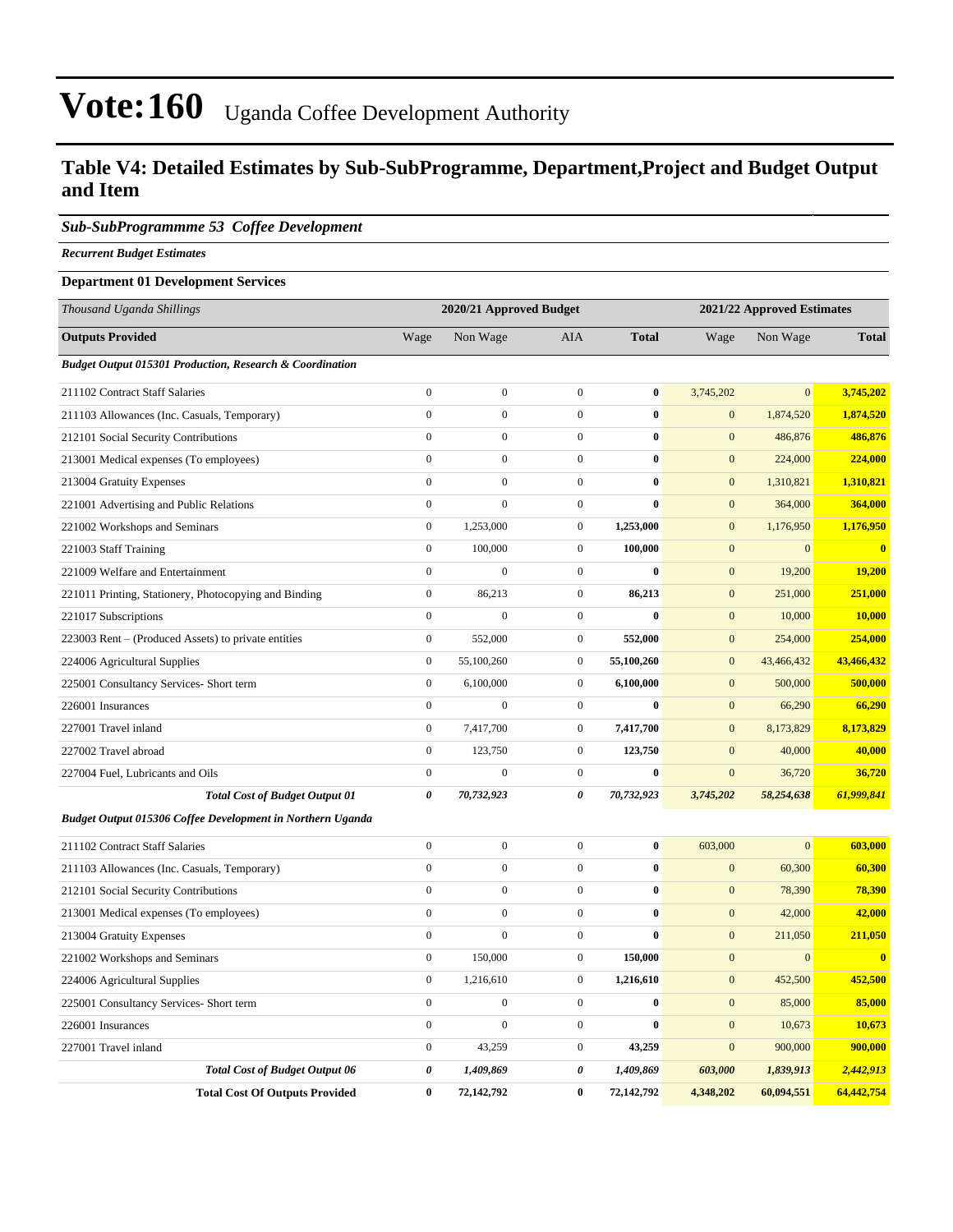| <b>Arrears</b>                                                   | Wage             | Non Wage                | <b>AIA</b>       | <b>Total</b> | Wage                  | Non Wage                   | <b>Total</b>            |
|------------------------------------------------------------------|------------------|-------------------------|------------------|--------------|-----------------------|----------------------------|-------------------------|
| <b>Budget Output 015399 Arrears</b>                              |                  |                         |                  |              |                       |                            |                         |
| 321605 Domestic arrears (Budgeting)                              | $\boldsymbol{0}$ | 7,373,239               | $\boldsymbol{0}$ | 7,373,239    | $\mathbf{0}$          | $\overline{0}$             | $\bf{0}$                |
| <b>Total Cost of Budget Output 99</b>                            | 0                | 7,373,239               | 0                | 7,373,239    | $\boldsymbol{\theta}$ | $\boldsymbol{\theta}$      | $\boldsymbol{\theta}$   |
| <b>Total Cost Of Arrears</b>                                     | $\bf{0}$         | 7,373,239               | 0                | 7,373,239    | $\bf{0}$              | $\bf{0}$                   | $\bf{0}$                |
| <b>Total Cost for Department 01</b>                              | $\bf{0}$         | 79,516,031              | 0                | 79,516,031   | 4,348,202             | 60,094,551                 | 64,442,754              |
| <b>Total Excluding Arrears</b>                                   | $\mathbf{0}$     | 72,142,792              | $\mathbf{0}$     | 72,142,792   | 4,348,202             | 60,094,551                 | 64,442,754              |
| <b>Department 02 Quality and Regulatory Services</b>             |                  |                         |                  |              |                       |                            |                         |
| Thousand Uganda Shillings                                        |                  | 2020/21 Approved Budget |                  |              |                       | 2021/22 Approved Estimates |                         |
| <b>Outputs Provided</b>                                          | Wage             | Non Wage                | <b>AIA</b>       | <b>Total</b> | Wage                  | Non Wage                   | <b>Total</b>            |
| <b>Budget Output 015302 Quality Assurance</b>                    |                  |                         |                  |              |                       |                            |                         |
| 211102 Contract Staff Salaries                                   | $\boldsymbol{0}$ | $\overline{0}$          | $\boldsymbol{0}$ | $\bf{0}$     | 1,710,012             | $\overline{0}$             | 1,710,012               |
| 211103 Allowances (Inc. Casuals, Temporary)                      | $\boldsymbol{0}$ | 1,498                   | $\boldsymbol{0}$ | 1,498        | $\mathbf{0}$          | 171,001                    | 171,001                 |
| 212101 Social Security Contributions                             | $\boldsymbol{0}$ | $\boldsymbol{0}$        | $\boldsymbol{0}$ | $\bf{0}$     | $\mathbf{0}$          | 222,302                    | 222,302                 |
| 213001 Medical expenses (To employees)                           | $\mathbf{0}$     | $\overline{0}$          | $\boldsymbol{0}$ | $\bf{0}$     | $\mathbf{0}$          | 112,000                    | 112,000                 |
| 213004 Gratuity Expenses                                         | $\mathbf{0}$     | $\overline{0}$          | $\overline{0}$   | $\bf{0}$     | $\mathbf{0}$          | 598,504                    | 598,504                 |
| 221002 Workshops and Seminars                                    | $\mathbf{0}$     | 106,886                 | $\boldsymbol{0}$ | 106,886      | $\mathbf{0}$          | 49,665                     | 49,665                  |
| 221011 Printing, Stationery, Photocopying and Binding            | $\boldsymbol{0}$ | 91,748                  | $\mathbf{0}$     | 91,748       | $\mathbf{0}$          | 42,249                     | 42,249                  |
| 221017 Subscriptions                                             | $\boldsymbol{0}$ | 20,697                  | $\mathbf{0}$     | 20,697       | $\mathbf{0}$          | $\mathbf{0}$               | $\bf{0}$                |
| 222002 Postage and Courier                                       | $\mathbf{0}$     | 6,400                   | $\boldsymbol{0}$ | 6,400        | $\mathbf{0}$          | $\mathbf{0}$               | $\overline{\mathbf{0}}$ |
| 223007 Other Utilities- (fuel, gas, firewood, charcoal)          | $\mathbf{0}$     | $\mathbf{0}$            | $\boldsymbol{0}$ | $\mathbf{0}$ | $\mathbf{0}$          | 249,531                    | 249,531                 |
| 224006 Agricultural Supplies                                     | $\mathbf{0}$     | 154,603                 | $\boldsymbol{0}$ | 154,603      | $\mathbf{0}$          | 152,150                    | 152,150                 |
| 225001 Consultancy Services- Short term                          | $\boldsymbol{0}$ | 260,476                 | $\mathbf{0}$     | 260,476      | $\mathbf{0}$          | 106,000                    | 106,000                 |
| 226001 Insurances                                                | $\boldsymbol{0}$ | $\boldsymbol{0}$        | $\mathbf{0}$     | $\bf{0}$     | $\mathbf{0}$          | 30,267                     | 30,267                  |
| 227001 Travel inland                                             | $\mathbf{0}$     | 332,446                 | $\boldsymbol{0}$ | 332,446      | $\mathbf{0}$          | 96,200                     | 96,200                  |
| 227002 Travel abroad                                             | $\mathbf{0}$     | 9,907                   | $\boldsymbol{0}$ | 9,907        | $\mathbf{0}$          | $\mathbf{0}$               | $\overline{\mathbf{0}}$ |
| 227004 Fuel, Lubricants and Oils                                 | $\boldsymbol{0}$ | 15,664                  | $\boldsymbol{0}$ | 15,664       | $\mathbf{0}$          | $\boldsymbol{0}$           | $\bf{0}$                |
| <b>Total Cost of Budget Output 02</b>                            | 0                | 1,000,326               | 0                | 1,000,326    | 1,710,012             | 1,829,869                  | 3,539,881               |
| <b>Budget Output 015303 Value Addition and Generic Promotion</b> |                  |                         |                  |              |                       |                            |                         |
| 211102 Contract Staff Salaries                                   | $\boldsymbol{0}$ | $\boldsymbol{0}$        | $\boldsymbol{0}$ | $\bf{0}$     | 333,359               | $\mathbf{0}$               | 333,359                 |
| 211103 Allowances (Inc. Casuals, Temporary)                      | $\mathbf{0}$     | $\boldsymbol{0}$        | $\boldsymbol{0}$ | $\bf{0}$     | $\boldsymbol{0}$      | 33,336                     | 33,336                  |
| 212101 Social Security Contributions                             | $\boldsymbol{0}$ | $\boldsymbol{0}$        | $\boldsymbol{0}$ | $\bf{0}$     | $\mathbf{0}$          | 43,337                     | 43,337                  |
| 213001 Medical expenses (To employees)                           | $\boldsymbol{0}$ | $\boldsymbol{0}$        | $\boldsymbol{0}$ | $\bf{0}$     | $\mathbf{0}$          | 10,500                     | 10,500                  |
| 213004 Gratuity Expenses                                         | $\boldsymbol{0}$ | $\boldsymbol{0}$        | $\boldsymbol{0}$ | $\bf{0}$     | $\boldsymbol{0}$      | 116,676                    | 116,676                 |
| 221001 Advertising and Public Relations                          | $\boldsymbol{0}$ | 273,824                 | $\boldsymbol{0}$ | 273,824      | $\mathbf{0}$          | 98,468                     | 98,468                  |
| 221002 Workshops and Seminars                                    | $\boldsymbol{0}$ | 309,505                 | $\boldsymbol{0}$ | 309,505      | $\boldsymbol{0}$      | 5,380                      | 5,380                   |
| 221007 Books, Periodicals & Newspapers                           | $\boldsymbol{0}$ | $\overline{0}$          | $\boldsymbol{0}$ | $\bf{0}$     | $\mathbf{0}$          | 10,000                     | 10,000                  |
| 221009 Welfare and Entertainment                                 | $\boldsymbol{0}$ | $\boldsymbol{0}$        | $\boldsymbol{0}$ | $\bf{0}$     | $\mathbf{0}$          | 2,280                      | 2,280                   |
| 221011 Printing, Stationery, Photocopying and Binding            | $\boldsymbol{0}$ | $\overline{0}$          | $\boldsymbol{0}$ | $\bf{0}$     | $\boldsymbol{0}$      | 671                        | 671                     |
| 221017 Subscriptions                                             | $\boldsymbol{0}$ | 9,866                   | $\boldsymbol{0}$ | 9,866        | $\mathbf{0}$          | 8,892                      | 8,892                   |
| 222001 Telecommunications                                        | $\boldsymbol{0}$ | $\boldsymbol{0}$        | $\boldsymbol{0}$ | $\bf{0}$     | $\boldsymbol{0}$      | 3,018                      | 3,018                   |
| 222003 Information and communications technology (ICT)           | $\boldsymbol{0}$ | $\boldsymbol{0}$        | $\boldsymbol{0}$ | $\bf{0}$     | $\mathbf{0}$          | 1,676                      | 1,676                   |
| 223003 Rent – (Produced Assets) to private entities              | $\boldsymbol{0}$ | $\boldsymbol{0}$        | $\boldsymbol{0}$ | $\bf{0}$     | $\mathbf{0}$          | 73,543                     | 73,543                  |
| 223005 Electricity                                               | $\boldsymbol{0}$ | $\boldsymbol{0}$        | $\boldsymbol{0}$ | $\bf{0}$     | $\boldsymbol{0}$      | 2,736                      | 2,736                   |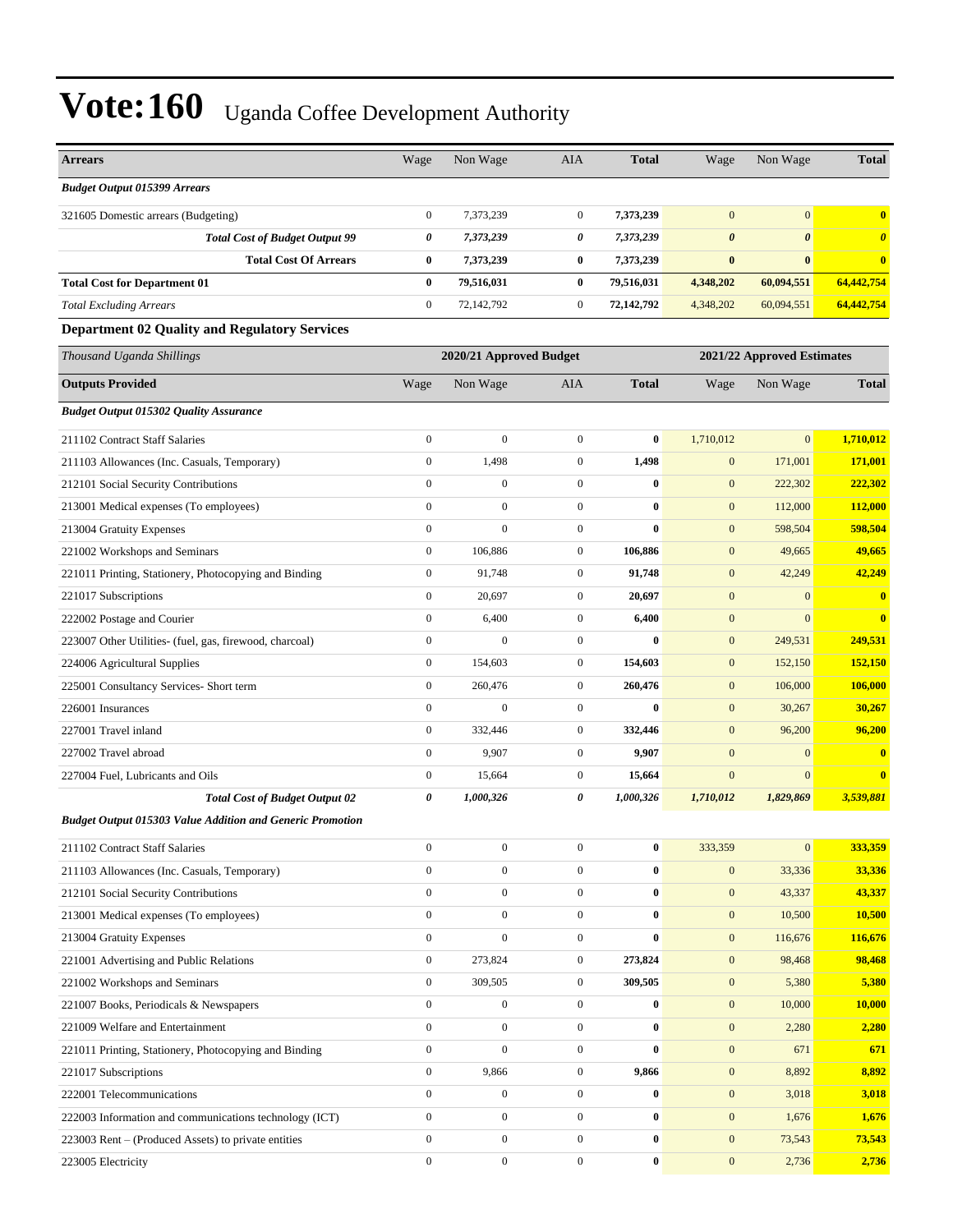| 223006 Water                                            | $\boldsymbol{0}$ | $\boldsymbol{0}$        | $\mathbf{0}$     | $\bf{0}$     | $\mathbf{0}$     | 821                        | 821            |  |  |
|---------------------------------------------------------|------------------|-------------------------|------------------|--------------|------------------|----------------------------|----------------|--|--|
| 223007 Other Utilities- (fuel, gas, firewood, charcoal) | $\boldsymbol{0}$ | $\overline{0}$          | $\boldsymbol{0}$ | $\bf{0}$     | $\mathbf{0}$     | 6,248                      | 6,248          |  |  |
| 223901 Rent – (Produced Assets) to other govt. units    | $\boldsymbol{0}$ | 264,930                 | $\boldsymbol{0}$ | 264,930      | $\mathbf{0}$     | $\overline{0}$             | $\bf{0}$       |  |  |
| 224001 Medical Supplies                                 | $\boldsymbol{0}$ | $\boldsymbol{0}$        | $\boldsymbol{0}$ | $\bf{0}$     | $\mathbf{0}$     | 33,556                     | 33,556         |  |  |
| 224004 Cleaning and Sanitation                          | $\boldsymbol{0}$ | $\overline{0}$          | $\boldsymbol{0}$ | $\bf{0}$     | $\boldsymbol{0}$ | 4,694                      | 4,694          |  |  |
| 224006 Agricultural Supplies                            | $\boldsymbol{0}$ | 1,716,524               | $\boldsymbol{0}$ | 1,716,524    | $\mathbf{0}$     | 426,105                    | 426,105        |  |  |
| 225001 Consultancy Services- Short term                 | $\boldsymbol{0}$ | 54,100                  | $\boldsymbol{0}$ | 54,100       | $\mathbf{0}$     | $\overline{0}$             | $\bf{0}$       |  |  |
| 225002 Consultancy Services-Long-term                   | $\boldsymbol{0}$ | $\boldsymbol{0}$        | $\boldsymbol{0}$ | $\bf{0}$     | $\mathbf{0}$     | 19,224                     | 19,224         |  |  |
| 226001 Insurances                                       | $\boldsymbol{0}$ | 0                       | $\boldsymbol{0}$ | $\bf{0}$     | $\mathbf{0}$     | 5,900                      | 5,900          |  |  |
| 227001 Travel inland                                    | $\boldsymbol{0}$ | 12,053                  | $\boldsymbol{0}$ | 12,053       | $\mathbf{0}$     | 19,868                     | 19,868         |  |  |
| 227002 Travel abroad                                    | $\boldsymbol{0}$ | 530,715                 | $\boldsymbol{0}$ | 530,715      | $\mathbf{0}$     | $\overline{0}$             | $\bf{0}$       |  |  |
| 227003 Carriage, Haulage, Freight and transport hire    | $\boldsymbol{0}$ | 19,317                  | $\boldsymbol{0}$ | 19,317       | $\mathbf{0}$     | 31,616                     | 31,616         |  |  |
| <b>Total Cost of Budget Output 03</b>                   | 0                | 3,190,834               | 0                | 3,190,834    | 333,359          | 958,543                    | 1,291,902      |  |  |
| <b>Total Cost Of Outputs Provided</b>                   | $\bf{0}$         | 4,191,160               | 0                | 4,191,160    | 2,043,371        | 2,788,412                  | 4,831,783      |  |  |
| <b>Total Cost for Department 02</b>                     | $\bf{0}$         | 4,191,160               | $\bf{0}$         | 4,191,160    | 2,043,371        | 2,788,412                  | 4,831,783      |  |  |
| <b>Total Excluding Arrears</b>                          | $\boldsymbol{0}$ | 4,191,160               | $\boldsymbol{0}$ | 4,191,160    | 2,043,371        | 2,788,412                  | 4,831,783      |  |  |
| <b>Department 03 Corporate Services</b>                 |                  |                         |                  |              |                  |                            |                |  |  |
| Thousand Uganda Shillings                               |                  | 2020/21 Approved Budget |                  |              |                  | 2021/22 Approved Estimates |                |  |  |
| <b>Outputs Provided</b>                                 | Wage             | Non Wage                | <b>AIA</b>       | <b>Total</b> | Wage             | Non Wage                   | <b>Total</b>   |  |  |
| Budget Output 015307 Establishment Costs                |                  |                         |                  |              |                  |                            |                |  |  |
| 211102 Contract Staff Salaries                          | 7,671,548        | $\boldsymbol{0}$        | $\boldsymbol{0}$ | 7,671,548    | 2,915,581        | $\overline{0}$             | 2,915,581      |  |  |
| 211103 Allowances (Inc. Casuals, Temporary)             | $\boldsymbol{0}$ | 2,489,516               | $\boldsymbol{0}$ | 2,489,516    | $\mathbf{0}$     | 2,120,392                  | 2,120,392      |  |  |
| 212101 Social Security Contributions                    | $\boldsymbol{0}$ | 1,934,546               | $\boldsymbol{0}$ | 1,934,546    | $\mathbf{0}$     | 456,608                    | 456,608        |  |  |
| 213001 Medical expenses (To employees)                  | $\boldsymbol{0}$ | 507,600                 | $\boldsymbol{0}$ | 507,600      | $\mathbf{0}$     | 218,000                    | 218,000        |  |  |
| 213002 Incapacity, death benefits and funeral expenses  | $\boldsymbol{0}$ | 35,000                  | $\boldsymbol{0}$ | 35,000       | $\mathbf{0}$     | 30,000                     | 30,000         |  |  |
| 213004 Gratuity Expenses                                | $\boldsymbol{0}$ | 3,747,844               | $\boldsymbol{0}$ | 3,747,844    | $\mathbf{0}$     | 1,037,984                  | 1,037,984      |  |  |
| 221001 Advertising and Public Relations                 | $\boldsymbol{0}$ | 817,000                 | $\boldsymbol{0}$ | 817,000      | $\mathbf{0}$     | 580,537                    | 580,537        |  |  |
| 221002 Workshops and Seminars                           | $\boldsymbol{0}$ | 103,942                 | $\boldsymbol{0}$ | 103,942      | $\boldsymbol{0}$ | $\overline{0}$             | $\bf{0}$       |  |  |
| 221003 Staff Training                                   | $\boldsymbol{0}$ | 350,000                 | $\boldsymbol{0}$ | 350,000      | $\mathbf{0}$     | 250,000                    | 250,000        |  |  |
| 221005 Hire of Venue (chairs, projector, etc)           | $\boldsymbol{0}$ | 21,000                  | $\boldsymbol{0}$ | 21,000       | $\mathbf{0}$     | $\mathbf{0}$               | $\bf{0}$       |  |  |
| 221007 Books, Periodicals & Newspapers                  | $\boldsymbol{0}$ | 11,784                  | $\boldsymbol{0}$ | 11,784       | $\mathbf{0}$     | 41,800                     | 41,800         |  |  |
| 221009 Welfare and Entertainment                        | $\boldsymbol{0}$ | 92,670                  | $\boldsymbol{0}$ | 92,670       | $\mathbf{0}$     | 100,000                    | 100,000        |  |  |
| 221011 Printing, Stationery, Photocopying and Binding   | $\boldsymbol{0}$ | 280,054                 | $\boldsymbol{0}$ | 280,054      | $\mathbf{0}$     | 78,000                     | 78,000         |  |  |
| 221017 Subscriptions                                    | $\boldsymbol{0}$ | 12,550                  | $\boldsymbol{0}$ | 12,550       | $\boldsymbol{0}$ | 10,700                     | <b>10,700</b>  |  |  |
| 222001 Telecommunications                               | $\boldsymbol{0}$ | 156,191                 | $\boldsymbol{0}$ | 156,191      | $\mathbf{0}$     | 126,900                    | 126,900        |  |  |
| 222002 Postage and Courier                              | $\boldsymbol{0}$ | 18,000                  | $\boldsymbol{0}$ | 18,000       | $\mathbf{0}$     | 12,000                     | <b>12,000</b>  |  |  |
| 222003 Information and communications technology (ICT)  | $\boldsymbol{0}$ | 575,482                 | $\boldsymbol{0}$ | 575,482      | $\mathbf{0}$     | 684,982                    | 684,982        |  |  |
| 223002 Rates                                            | $\boldsymbol{0}$ | 90,843                  | $\boldsymbol{0}$ | 90,843       | $\mathbf{0}$     | 125,090                    | 125,090        |  |  |
| 223004 Guard and Security services                      |                  |                         |                  |              |                  |                            |                |  |  |
|                                                         | $\boldsymbol{0}$ | 123,900                 | $\boldsymbol{0}$ | 123,900      | $\mathbf{0}$     | 141,600                    | <b>141,600</b> |  |  |
| 223005 Electricity                                      | $\boldsymbol{0}$ | 126,600                 | $\boldsymbol{0}$ | 126,600      | $\mathbf{0}$     | 126,600                    | 126,600        |  |  |

224004 Cleaning and Sanitation 0 116,260 0 **116,260** 0 141,060 **141,060**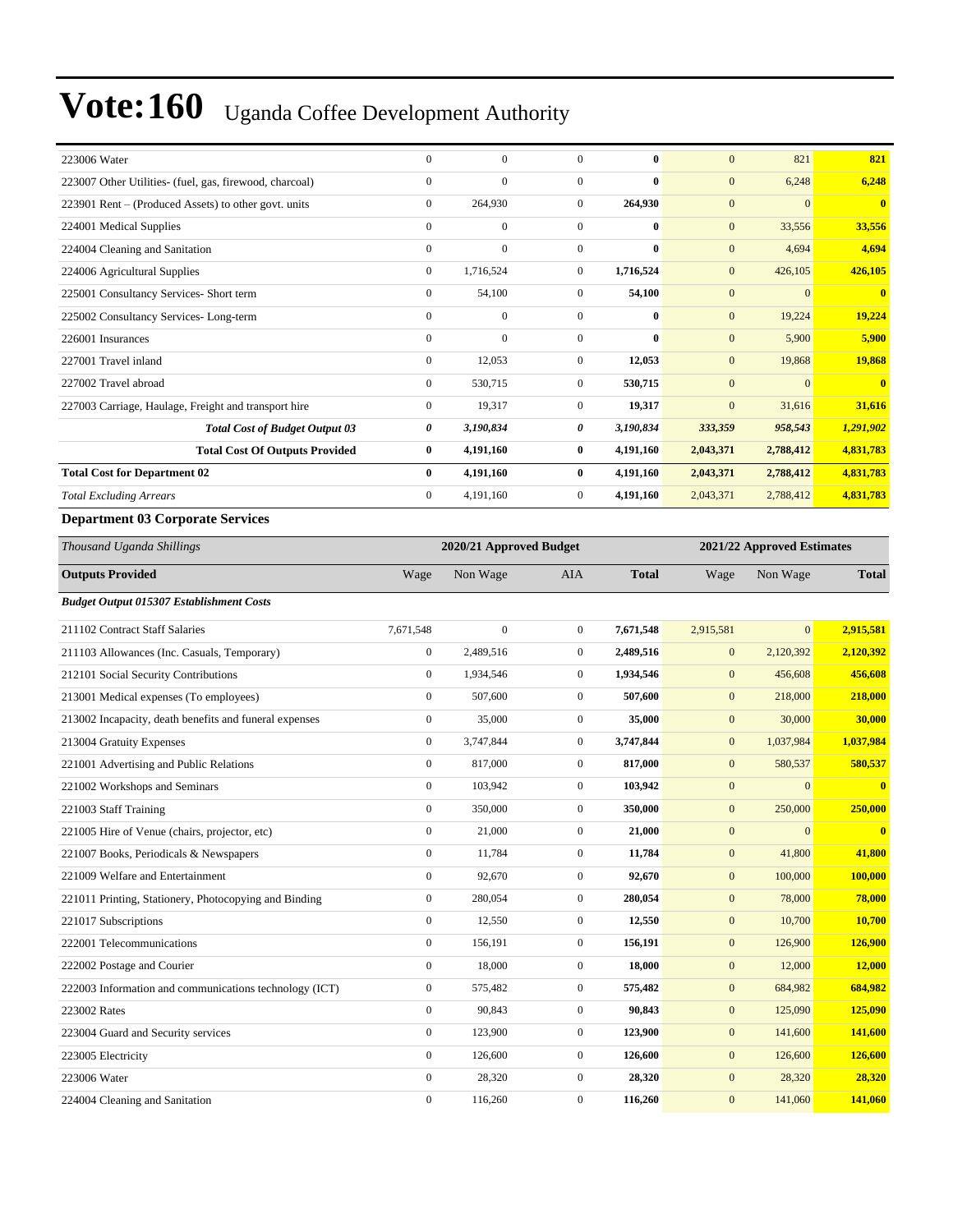| 224005 Uniforms, Beddings and Protective Gear                                 | $\boldsymbol{0}$ | 12,750                    | $\mathbf{0}$   | 12,750       | $\overline{0}$        | 20,000                     | 20,000       |
|-------------------------------------------------------------------------------|------------------|---------------------------|----------------|--------------|-----------------------|----------------------------|--------------|
| 225001 Consultancy Services- Short term                                       | $\overline{0}$   | 583,000                   | $\mathbf{0}$   | 583,000      | $\overline{0}$        | 128,320                    | 128,320      |
| 225002 Consultancy Services-Long-term                                         | $\boldsymbol{0}$ | 408,320                   | $\mathbf{0}$   | 408,320      | $\boldsymbol{0}$      | $\boldsymbol{0}$           | $\bf{0}$     |
| 225003 Taxes on (Professional) Services                                       | $\boldsymbol{0}$ | 198,000                   | $\mathbf{0}$   | 198,000      | $\overline{0}$        | 300,000                    | 300,000      |
| 226001 Insurances                                                             | $\overline{0}$   | 512,835                   | $\overline{0}$ | 512,835      | $\overline{0}$        | 272,843                    | 272,843      |
| 227001 Travel inland                                                          | $\boldsymbol{0}$ | 276,919                   | $\mathbf{0}$   | 276,919      | $\overline{0}$        | 209,813                    | 209,813      |
| 227002 Travel abroad                                                          | $\overline{0}$   | 329,928                   | $\theta$       | 329,928      | $\overline{0}$        | $\mathbf{0}$               | $\bf{0}$     |
| 227004 Fuel, Lubricants and Oils                                              | $\boldsymbol{0}$ | 117,600                   | $\mathbf{0}$   | 117,600      | $\overline{0}$        | 69,600                     | 69,600       |
| 228001 Maintenance - Civil                                                    | $\mathbf{0}$     | 1,198,972                 | $\mathbf{0}$   | 1,198,972    | $\overline{0}$        | 550,000                    | 550,000      |
| 228002 Maintenance - Vehicles                                                 | $\overline{0}$   | 167.410                   | $\mathbf{0}$   | 167,410      | $\overline{0}$        | 100,000                    | 100,000      |
| 228003 Maintenance – Machinery, Equipment & Furniture                         | $\boldsymbol{0}$ | 280,070                   | $\mathbf{0}$   | 280,070      | $\overline{0}$        | 50,558                     | 50,558       |
| 282101 Donations                                                              | $\overline{0}$   | 50,000                    | $\mathbf{0}$   | 50,000       | $\overline{0}$        | 117,109                    | 117,109      |
| 282102 Fines and Penalties/ Court wards                                       | $\boldsymbol{0}$ | 120,000                   | $\mathbf{0}$   | 120,000      | $\overline{0}$        | 80,000                     | 80,000       |
| <b>Total Cost of Budget Output 07</b>                                         | 7,671,548        | 15,894,907                | $\pmb{\theta}$ | 23,566,455   | 2,915,581             | 8,208,815                  | 11,124,397   |
| <b>Total Cost Of Outputs Provided</b>                                         | 7,671,548        | 15,894,907                | $\mathbf{0}$   | 23,566,455   | 2,915,581             | 8,208,815                  | 11,124,397   |
| <b>Outputs Funded</b>                                                         | Wage             | Non Wage                  | AIA            | <b>Total</b> | Wage                  | Non Wage                   | <b>Total</b> |
| <b>Budget Output 015351 Contributions to International Organizations</b>      |                  |                           |                |              |                       |                            |              |
| 262101 Contributions to International Organisations (Current)                 | $\boldsymbol{0}$ | 1,796,371                 | $\mathbf{0}$   | 1,796,371    | $\overline{0}$        | 1,326,010                  | 1,326,010    |
| o/w Contribution to ICO                                                       | $\theta$         | 395,783                   | $\theta$       | 395,783      | $\boldsymbol{\theta}$ | $\mathcal{O}$              | $\bf{0}$     |
| o/w Contributions to ACRN                                                     | $\theta$         | 6,710                     | 0              | 6,710        | $\boldsymbol{\theta}$ | $\theta$                   | $\mathbf{0}$ |
| o/w Contribution to IACO                                                      | $\theta$         | 1,393,878                 | $\theta$       | 1,393,878    | $\boldsymbol{\theta}$ | $\theta$                   | $\bf{0}$     |
| o/w Make contributions to the ICO budget                                      | $\theta$         | $\theta$                  | $\theta$       | $\bf{0}$     | $\boldsymbol{\theta}$ | 219,300                    | 219,300      |
| o/w Make contributions to the IACO Budget                                     | $\mathcal O$     | $\boldsymbol{\mathit{0}}$ | $\theta$       | $\bf{0}$     | $\boldsymbol{0}$      | 1,100,000                  | 1,100,000    |
| x/w Make contributions to the Africa Coffee Research Network<br>(ACRN) Bugdet | $\theta$         | $\theta$                  | $\theta$       | $\mathbf{0}$ | $\theta$              | 6,710                      | 6,710        |
| <b>Total Cost of Budget Output 51</b>                                         | $\pmb{\theta}$   | 1,796,371                 | 0              | 1,796,371    | $\boldsymbol{\theta}$ | 1,326,010                  | 1,326,010    |
|                                                                               |                  |                           |                |              |                       |                            |              |
| <b>Total Cost Of Outputs Funded</b>                                           | $\bf{0}$         | 1,796,371                 | $\bf{0}$       | 1,796,371    | $\bf{0}$              | 1,326,010                  | 1,326,010    |
| <b>Total Cost for Department 03</b>                                           | 7,671,548        | 17,691,278                | $\bf{0}$       | 25,362,826   | 2,915,581             | 9,534,825                  | 12,450,407   |
| <b>Total Excluding Arrears</b>                                                | 7,671,548        | 17,691,278                | $\mathbf{0}$   | 25,362,826   | 2,915,581             | 9,534,825                  | 12,450,407   |
| <b>Department 04 Strategy and Business Development</b>                        |                  |                           |                |              |                       |                            |              |
| Thousand Uganda Shillings                                                     |                  | 2020/21 Approved Budget   |                |              |                       | 2021/22 Approved Estimates |              |
| <b>Outputs Provided</b>                                                       | Wage             | Non Wage                  | <b>AIA</b>     | <b>Total</b> | Wage                  | Non Wage                   | <b>Total</b> |

*Budget Output 015305 Information Dissemination for Marketing and Production*

| 211102 Contract Staff Salaries                         | $\mathbf{0}$   | $\mathbf{0}$ | $\Omega$       | $\bf{0}$     | 817,920      | $\mathbf{0}$ | 817,920      |
|--------------------------------------------------------|----------------|--------------|----------------|--------------|--------------|--------------|--------------|
| 211103 Allowances (Inc. Casuals, Temporary)            | $\mathbf{0}$   | $\mathbf{0}$ | $\Omega$       | $\bf{0}$     | $\mathbf{0}$ | 81,792       | 81,792       |
| 212101 Social Security Contributions                   | $\mathbf{0}$   | $\mathbf{0}$ | $\mathbf{0}$   | $\bf{0}$     | $\mathbf{0}$ | 106,330      | 106,330      |
| 213001 Medical expenses (To employees)                 | $\mathbf{0}$   | $\mathbf{0}$ | $\mathbf{0}$   | $\bf{0}$     | $\mathbf{0}$ | 31,500       | 31,500       |
| 213004 Gratuity Expenses                               | $\mathbf{0}$   | $\mathbf{0}$ | $\Omega$       | $\mathbf{0}$ | $\mathbf{0}$ | 286,272      | 286,272      |
| 221007 Books, Periodicals & Newspapers                 | $\mathbf{0}$   | 74,757       | $\mathbf{0}$   | 74,757       | $\mathbf{0}$ | 48,000       | 48,000       |
| 221011 Printing, Stationery, Photocopying and Binding  | $\overline{0}$ | 20,958       | $\overline{0}$ | 20,958       | $\mathbf{0}$ | 15,000       | 15,000       |
| 221017 Subscriptions                                   | $\mathbf{0}$   | 4,642        | $\mathbf{0}$   | 4,642        | $\mathbf{0}$ | 31,700       | 31,700       |
| 222003 Information and communications technology (ICT) | $\overline{0}$ | 25,694       | $\mathbf{0}$   | 25,694       | $\mathbf{0}$ | $\Omega$     | $\mathbf{0}$ |
| 225001 Consultancy Services- Short term                | $\overline{0}$ | 386,350      | $\overline{0}$ | 386,350      | $\mathbf{0}$ | 320,000      | 320,000      |
| 226001 Insurances                                      | $\Omega$       | $\mathbf{0}$ | $\Omega$       | $\bf{0}$     | $\mathbf{0}$ | 14,477       | 14,477       |